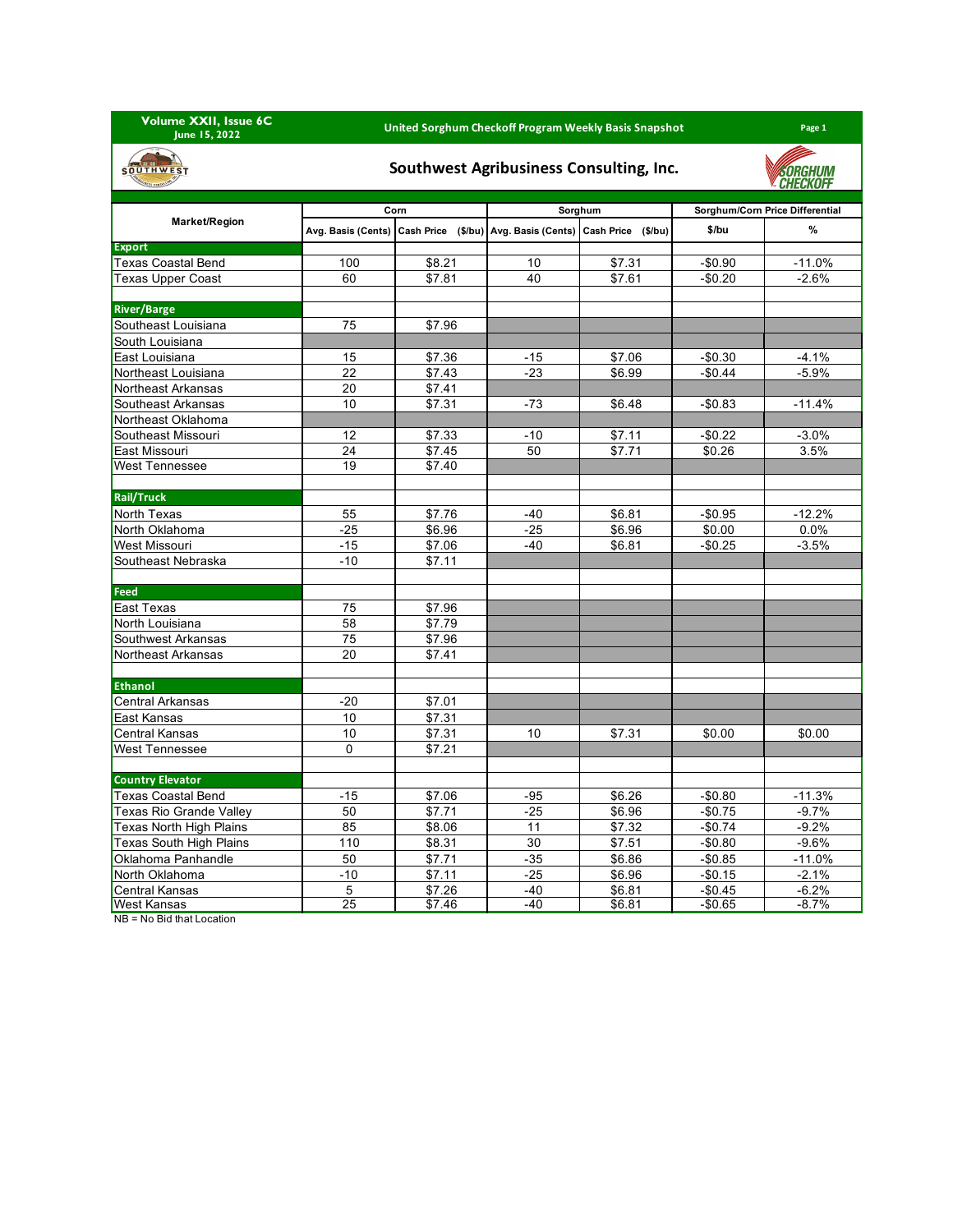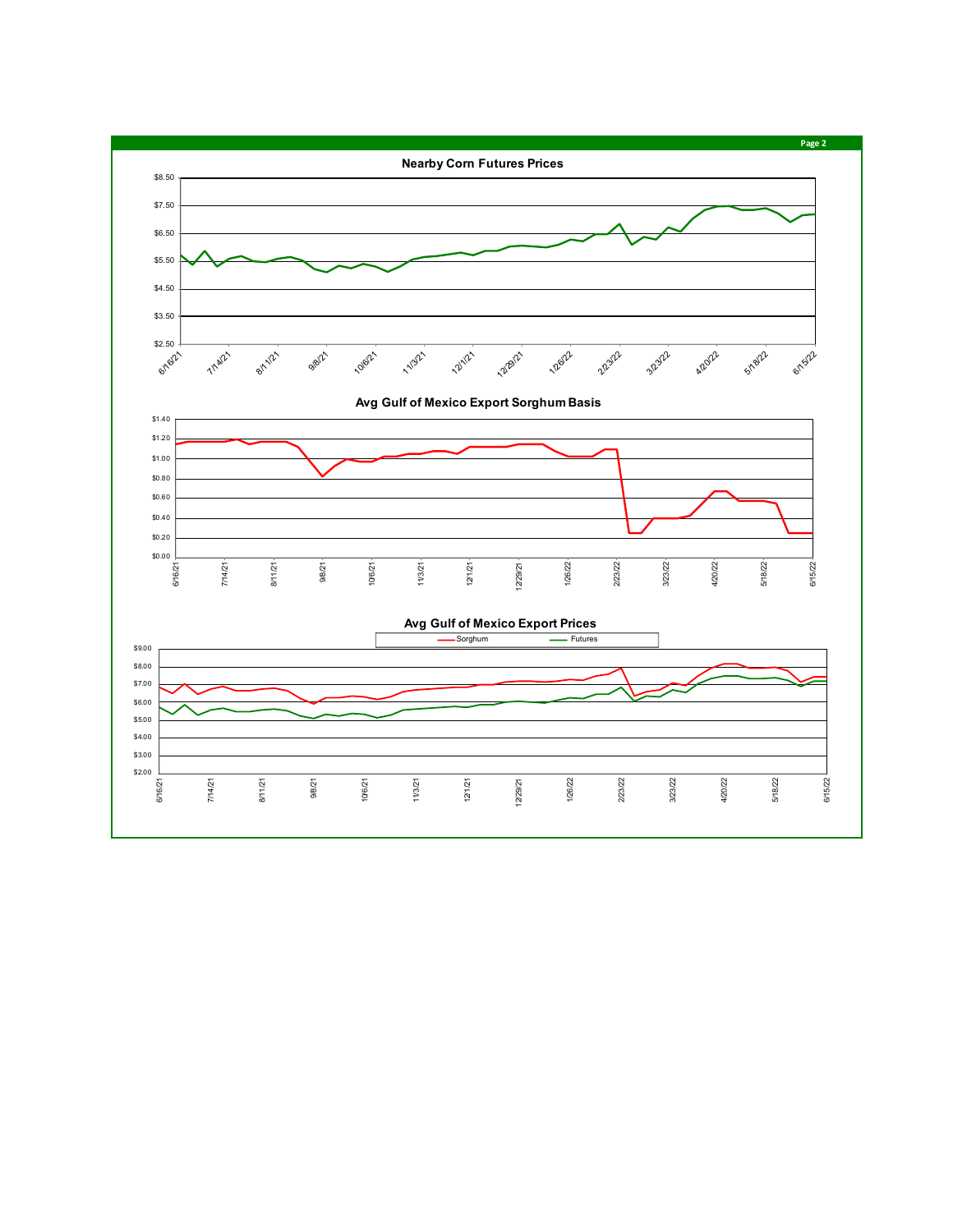|                                                                           |                |          |          |          |                           | Page 3             |  |  |  |  |
|---------------------------------------------------------------------------|----------------|----------|----------|----------|---------------------------|--------------------|--|--|--|--|
| <b>Supply and Demand</b>                                                  |                |          |          |          |                           |                    |  |  |  |  |
| $Corn^{\ddagger}$                                                         | 17/18          | 18/19    | 19/20    | 20/21    | 21/22                     | 21/22 Projected %  |  |  |  |  |
| Acres Planted (Million Acres)                                             | 90.2           | 88.9     | 89.7     | 90.8     | 93.3                      | of Total Supply or |  |  |  |  |
| Acres Harvested (Million Acres)                                           | 82.7           | 81.2     | 81.3     | 82.4     | 85.1                      | Use                |  |  |  |  |
| Yield (Bushels/Acre)                                                      | 176.6          | 176.5    | 167.5    | 172.1    | 176.5                     |                    |  |  |  |  |
| <b>Beginning Stocks</b>                                                   | 2,293          | 2,140    | 2,221    | 1,919    | 1,236                     | 7.6%               |  |  |  |  |
| Production                                                                | 14,609         | 14,340   | 13,620   | 14,182   | 15,019                    | 92.3%              |  |  |  |  |
| Imports                                                                   | 36             | 28       | 42       | 25       | 25                        | 0.2%               |  |  |  |  |
| <b>Total Supply</b>                                                       | 16,938         | 16,509   | 15,883   | 16,127   | 16,280                    | 100.0%             |  |  |  |  |
| Feed & Residual                                                           | 5,304          | 5,429    | 5,897    | 5,725    | 5,650                     | 38.2%              |  |  |  |  |
| Food, Seed & Industrial                                                   | 7,056          | 6,793    | 6,287    | 6,470    | 6,630                     | 44.9%              |  |  |  |  |
| <b>Total Domestic Use</b>                                                 | 12,360         | 12,222   | 12,185   | 12,195   | 12,280                    | 83.1%              |  |  |  |  |
| Exports                                                                   | 2,438          | 2,066    | 1,778    | 2,850    | 2,500                     | 16.9%              |  |  |  |  |
| <b>Total Use</b>                                                          | 14,798         | 14,288   | 13,963   | 15,045   | 14,780                    | 100.0%             |  |  |  |  |
| <b>Ending Stocks</b>                                                      | 2,140          | 2,221    | 1,919    | 1,082    | 1,500                     |                    |  |  |  |  |
| Stocks/Exports                                                            | 88%            | 107%     | 108%     | 38%      | 60%                       |                    |  |  |  |  |
| Stocks/Use                                                                | 14%            | 16%      | 14%      | 7%       | 10%                       |                    |  |  |  |  |
| Season Average Price                                                      | \$3.36         | \$3.61   | \$3.50   | \$4.30   | \$5.30                    |                    |  |  |  |  |
| # In Millions of Bushels except Acres Planted, Acres Harvested, and Yield |                |          |          |          | * Data from November 2021 |                    |  |  |  |  |
| Sorghum <sup>#</sup>                                                      | 17/18          | 18/19    | 19/20    | 20/21    | 21/22                     | 21/22 Projected %  |  |  |  |  |
| Acres Planted (Million Acres)                                             | 5.6            | 5.7      | 5.3      | 5.9      | 7.3                       | of Total Supply or |  |  |  |  |
| Acres Harvested (Million Acres)                                           | 5.0            | 5.1      | 4.7      | 5.1      | 6.5                       | Use                |  |  |  |  |
| Yield (Bushels/Acre)                                                      | 71.7           | 72.1     | 73.1     | 73.2     | 72.3                      |                    |  |  |  |  |
| <b>Beginning Stocks</b>                                                   | 33             | 35       | 64       | 30       | 20                        | 4.1%               |  |  |  |  |
| Production                                                                | 362            | 365      | 341      | 373      | 471                       | 95.9%              |  |  |  |  |
| Imports                                                                   | $\overline{2}$ | $\Omega$ | $\Omega$ | $\Omega$ | $\Omega$                  | 0.0%               |  |  |  |  |
| <b>Total Supply</b>                                                       | 397            | 400      | 405      | 403      | 491                       | 100.0%             |  |  |  |  |
| Feed & Residual                                                           | 97             | 138      | 96       | 75       | 125                       | 27.5%              |  |  |  |  |
| Food, Seed & Industrial                                                   | 60             | 106      | 75       | 10       | 10                        | 2.2%               |  |  |  |  |
| <b>Total Domestic Use</b>                                                 | 157            | 244      | 171      | 85       | 135                       | 29.7%              |  |  |  |  |
| Exports                                                                   | 205            | 93       | 204      | 305      | 320                       | 70.3%              |  |  |  |  |
| <b>Total Use</b>                                                          | 362            | 336      | 375      | 390      | 455                       | 100.0%             |  |  |  |  |
| <b>Ending Stocks</b>                                                      | 33             | 64       | 30       | 13       | 37                        |                    |  |  |  |  |
| Stocks/Exports                                                            | 16%            | 69%      | 15%      | 4%       | 12%                       |                    |  |  |  |  |
| Stocks/Use                                                                | 9%             | 19%      | 8%       | 3%       | 8%                        |                    |  |  |  |  |
| Season Average Price                                                      | \$3.22         | \$3.26   | \$3.34   | \$4.82   | \$5.82                    |                    |  |  |  |  |
| Sorghum as a % of Corn                                                    | 17/18          | 18/19    | 19/20    | 20/21    | 21/22                     |                    |  |  |  |  |
| <b>Acres Planted</b>                                                      | 6.2%           | 6.4%     | 5.9%     | 6.5%     | 7.8%                      |                    |  |  |  |  |
| <b>Acres Harvested</b>                                                    | 6.0%           | 6.2%     | 5.8%     | 6.2%     | 7.6%                      |                    |  |  |  |  |
| Yield (Bushels per Acre)                                                  | 40.6%          | 40.9%    | 43.6%    | 42.6%    | 41.0%                     |                    |  |  |  |  |
| <b>Beginning Stocks</b>                                                   | 1.4%           | 1.6%     | 2.9%     | 1.6%     | 1.6%                      |                    |  |  |  |  |
| Production                                                                | 2.5%           | 2.5%     | 2.5%     | 2.6%     | 3.1%                      |                    |  |  |  |  |
| Imports                                                                   | 5.6%           | 0.1%     | 0.1%     | 0.2%     | 0.2%                      |                    |  |  |  |  |
| <b>Total Supply</b>                                                       | 2.3%           | 2.4%     | 2.6%     | 2.5%     | 3.0%                      |                    |  |  |  |  |
| Feed & Residual                                                           | 1.8%           | 2.5%     | 1.6%     | 1.3%     | 2.2%                      |                    |  |  |  |  |
| Food, Seed & Industrial                                                   | 0.9%           | 1.6%     | 1.2%     | 0.2%     | 0.2%                      |                    |  |  |  |  |
| <b>Total Domestic Use</b>                                                 | 1.3%           | 2.0%     | 1.4%     | 0.7%     | 1.1%                      |                    |  |  |  |  |
| Exports                                                                   | 8.4%           | 4.5%     | 11.5%    | 10.7%    | 12.8%                     |                    |  |  |  |  |
| <b>Total Use</b>                                                          | 2.4%           | 2.4%     | 2.7%     | 2.6%     | 3.1%                      |                    |  |  |  |  |
| <b>Ending Stocks</b>                                                      | 1.5%           | 2.9%     | 1.6%     | 1.2%     | 2.5%                      |                    |  |  |  |  |
| Stocks/Exports                                                            | 18.3%          | 63.9%    | 13.7%    | 11.3%    | 19.3%                     |                    |  |  |  |  |
| Stocks/Use                                                                | 63.0%          | 121.8%   | 58.3%    | 46.7%    | 80.1%                     |                    |  |  |  |  |
| Season Average Price                                                      | 95.8%          | 90.3%    | 95.4%    | 112.0%   | 109.7%                    |                    |  |  |  |  |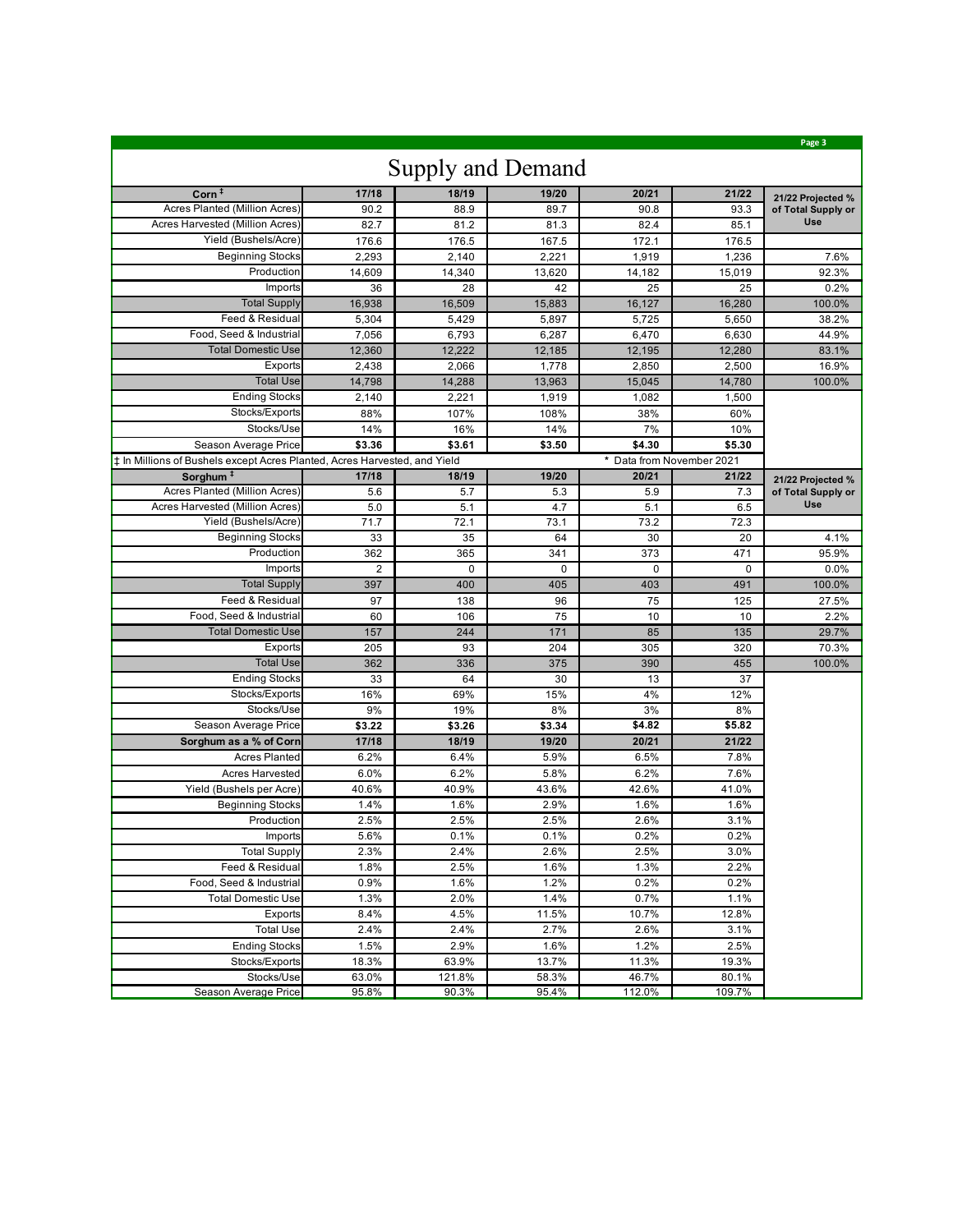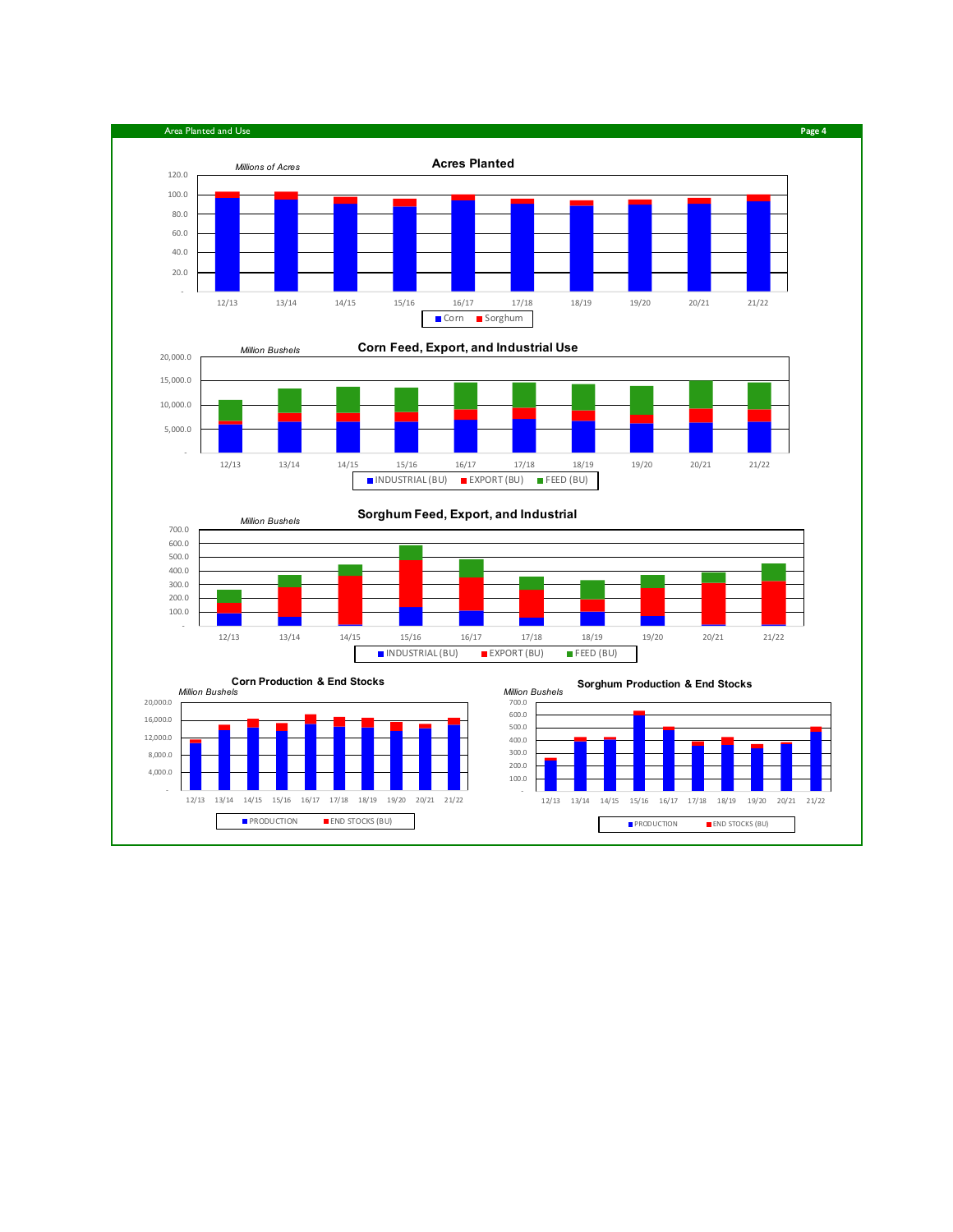